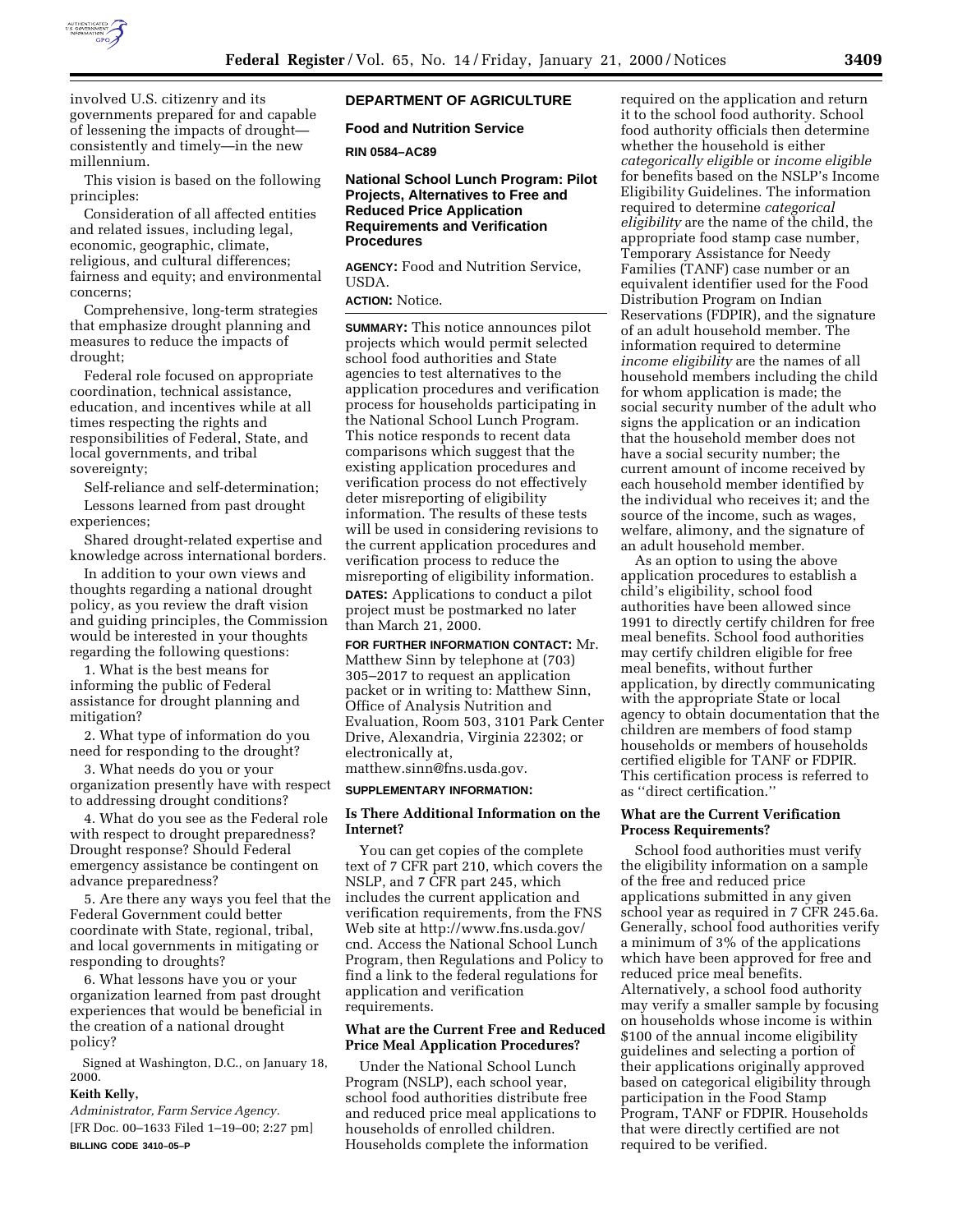# **Why are Changes to the Application Procedures and Verification Process Being Considered?**

Over the years, the administering State agencies have conducted comprehensive on-site evaluations of school food authorities participating in the NSLP. The findings indicate that school food authorities have been determining free and reduced price eligibility in accordance with the regulatory requirements. In spite of their efforts, the number of children approved to receive free meals appears to exceed the number of children who are eligible for free meals. The Food and Nutrition Service (hereinafter ''we'', ''us'' or ''our'') is attempting to address this disparity.

Recent comparisons of NSLP data with data from the U.S. Bureau of the Census, Current Population Survey (CPS), suggest that the number of children determined eligible for free meals in the NSLP exceeds the number of children that the CPS data identifies as potentially eligible. In fact, in 1997, the number of children approved for free school meals, according to our data, was substantially higher than the number of school-aged children at or below 130 percent of the poverty guidelines (the free meal eligibility guideline), according to CPS data.

This data comparison is consistent with audit survey work by the U.S. Department of Agriculture's (USDA) Office of Inspector General (OIG). The OIG determined that in one state nearly 20% of the households approved for free or reduced price meals were determined to be ineligible as a result of subsequent verification conducted by school food authorities (Food and Nutrition Service National School Lunch Program Verification of Applications in Illinois: Audit Report No. 27010–0011–Ch). In that survey work, OIG reviewed the verification process in 102 school food authorities. Forty one school food authorities reported no changes in household eligibility due to verification. However, in 61 of the 102 school food authorities, the verification process resulted in a termination/reduction rate of 19.05%. The CPS data, the audit survey findings, and other program oversight activity suggest that a substantial number of households misreport eligibility information in order to gain eligibility to free and reduced price meal benefits in the NSLP.

The reasons for misreporting eligibility information may be more complicated than a desire to simply wrongfully secure free and reduced price meal benefits in the NSLP. A

number of local, State and Federal programs use free and reduced price approval as a criterion for other benefits. As a result, households may have an added incentive to gain approval for meal benefits in order to obtain other benefits such as free textbooks, reduced athletic or band fees and other related services.

In addition, other State and Federal program funds are often linked to the free and reduced price meal data. For example, a State may distribute all or a portion of its allotment of Federal education funding to schools in proportion to the enrollment of students eligible for free or reduced price meal benefits. These links, in which the number of students eligible for free and reduced price benefits cause a school's funding to increase, may discourage school food authorities from veryifying more applications than the minimum required by current regulations.

# **What are the Objectives of the Pilot Projects?**

We considered universally increasing the number of applications to be verified by school food authorities as an obvious measure that would likely decrease misreporting of eligibility information. However, we recognize that such an approach may only provide a limited ameliorative effect. Therefore, we decided to test other approaches. The objectives of the pilot projects are to:

1. Explore methods of deterRing misreporting of eligibility information before the application is approved;

2. Explore methods of better detecting the misreporting of eligibility information after the application has been approved; and,

3. Evaluate the cost effectiveness of several methods before changing the regulations in order to help ensure that any future regulatory actions effectively deter and/or detect the misreporting of eligibility information.

# **What Criteria Will be Used to Select the Pilot Sites?**

Applications to participate in the pilot project must meet the following criteria and conditions, regardless of whether they propose to test one of the alternatives we have designed or propose to design and test their own alternative:

1. Proposals must not include a significant barrier to program eligibility for households that would otherwise be eligible for benefits.

2. Proposals must have some transferability, but universal transferability is not required. For example, a large school food authority

may design a system that is cost effective, due to economies of scale, for other larger school food authorities but may be cost prohibitive in smaller school food authorities.

3. Proposals must ensure that children eligible for free and reduced price meals are not overtly identified (42 U.S.C. 1758(b)(4)).

4. Proposals must ensure that when households meet the NSLP eligibility criteria and requirement(s) of the alternative, they are promptly notified and the children receive the benefits to which they are entitled. Unless a shorter timeframe is stipulated by the administering State agency, eligibility determinations should be made within 10 working days of receipt of the eligibility information.

# **Are There Limits to What can be Tested Through the Pilot Projects?**

Section 12(l) of the Richard B. Russell National School Lunch Act (NSLA) 42 U.S.C. 1760(l) allows us to grant waivers for many requirements under the NSLA or the Child Nutrition Act of 1966 or regulations issued under either Act. However, under this waiver authority, we may not grant a waiver that increases Federal costs or that relates to: (a) the nutritional content of meals served; (b) Federal reimbursement rates; (c) the provision of free and reduced price meals; (d) limits on the price charged for a reduced price meal; (e) maintenance of effort; (f) equitable participation of children in private schools; (g) distribution of funds to State and local school food authorities and service institutions participating in a program under the NSLA and the Child Nutrition Act of 1966; (h) the disclosure of information relating to students receiving free or reduced price meals and other recipients of benefits; (i) prohibiting the operation of a profit producing program; (j) the sale of competitive foods; (k) the commodity distribution program under section 14 of the NSLA, 42 U.S.C. 1762a; (l) the special supplemental nutrition program authorized under section 17 of the Child Nutrition Act of 1966, 42 U.S.C. 1786; or (m) enforcement of any constitutional or statutory right of an individual including title VI of the Civil Rights Act of 1964, section 504 of the Rehabilitation Act of 1973, title IX of the Education Amendments of 1972, the Age Discrimination Act of 1975, the Americans with Disabilities Act of 1990 and the Individuals with Disabilities Education Act. Therefore, we will reject applications that request statutory or regulatory waivers that are not authorized. In addition, we will reject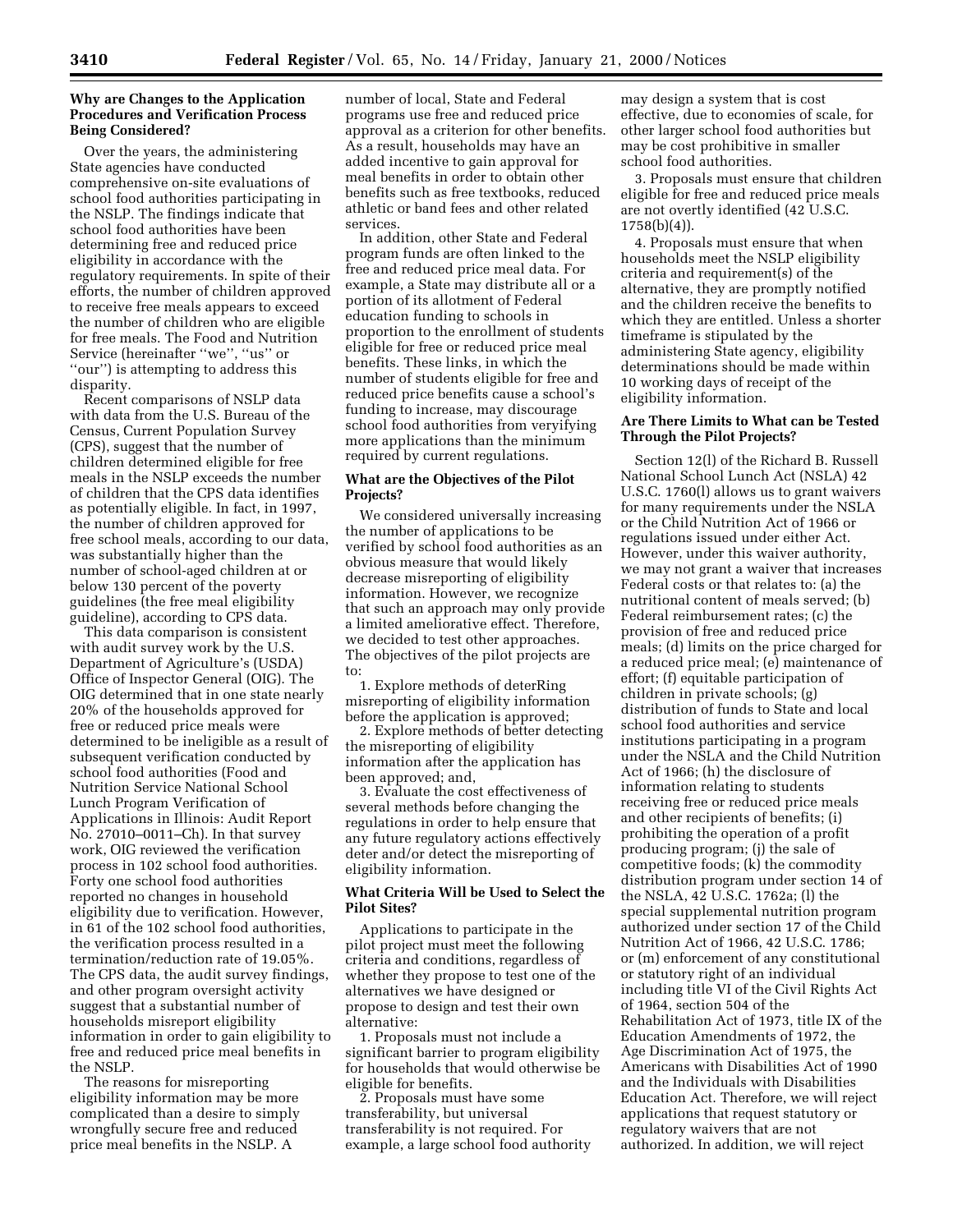applications that are inconsistent with the objectives of these pilot projects.

#### **How Long Will the Pilot Project Last?**

Pilot sites must conduct an alternative application procedure or verification process for 3 consecutive school years, beginning in school year 2000–2001.

### **Who May Apply for a Pilot Project?**

School food authorities may apply to test one of the alternatives we have developed (explained later in this notice) or an approvable alternative they have developed to improve the integrity of the application procedures or verification process under the NSLP. School food authorities may be asked to identify a second alternative they would be willing to test in the event that their first choice is not available. In addition, State agencies may apply to test one of the alternatives we have developed or an alternative they have developed to improve the integrity of the application procedures or verification process under the NSLP.

# **Do School Food Authorities Need State Agency Approval?**

School food authorities applying to test an alternative must obtain the approval of their administering State agency as part of the application process. All applications must be submitted to us by the administering State agency. Applications must be postmarked no later than March 21, 2000.

# **How Many Pilot Sites Will Be Selected?**

We would like to test the 4 alternatives we have designed, with at least two pilot sites testing each alternative. As a result, we envision a minimum of 8 pilot sites for this purpose. Given cost limitations, no more than 10–12 pilot sites will be selected, which will allow for school food authority designed alternatives.

# **How Many Alternatives May a School Food Authority Test?**

In any school food authority, only one alternative may be tested. School food authorities may apply to test one of the alternatives we have designed or apply to test their own alternative. School food authorities do not have to apply to test an alternative in all schools under their jurisdiction, however for applicants that are not single-site school food authorities, we would like the alternative to be tested in more than one school.

# **How Will the Effectiveness of Alternative Procedures Be Evaluated?**

We designed the alternatives to prevent incorrect receipt of meal benefits either by deterring households from misreporting eligibility information on their application (deterrence measures) or identifying misreporting after it occurs through the verification process (detection measures). Throughout the pilot projects, we will be collecting data to evaluate how well the alternatives deter or detect the misreporting of eligibility

information, how much burden the alternatives place on the pilot sites and the cost effectiveness of the alternatives.

# **What Are the USDA Designed Alternate Procedures Pilot Sites May Apply to Use?**

We have identified several possible approaches to deterring and detecting the misreporting of eligibility information in the NSLP. The approaches outlined in this notice are partially based on findings and recommendations from the OIG and other Program assessments by USDA. We have designed four alternatives that we would like to test and have allowed for additional alternatives. The first two alternatives test changes to the application process, the third alternative tests changes to the verification process. The fourth alternatives tests changes to both the application procedures and the verification process. In recognition that interested school food authorities and State agencies may have alternative approaches to the existing application procedures or verification process that would reduce misreporting, we will accept applications for school food authority or State agency designed alternatives. Such proposals must meet the criteria used to select pilot sites, discussed previously, as well as those under ''Alternative 5—School food authority/State agency alternative.'' The chart below summarizes the alternatives followed by a detailed description of each alternative: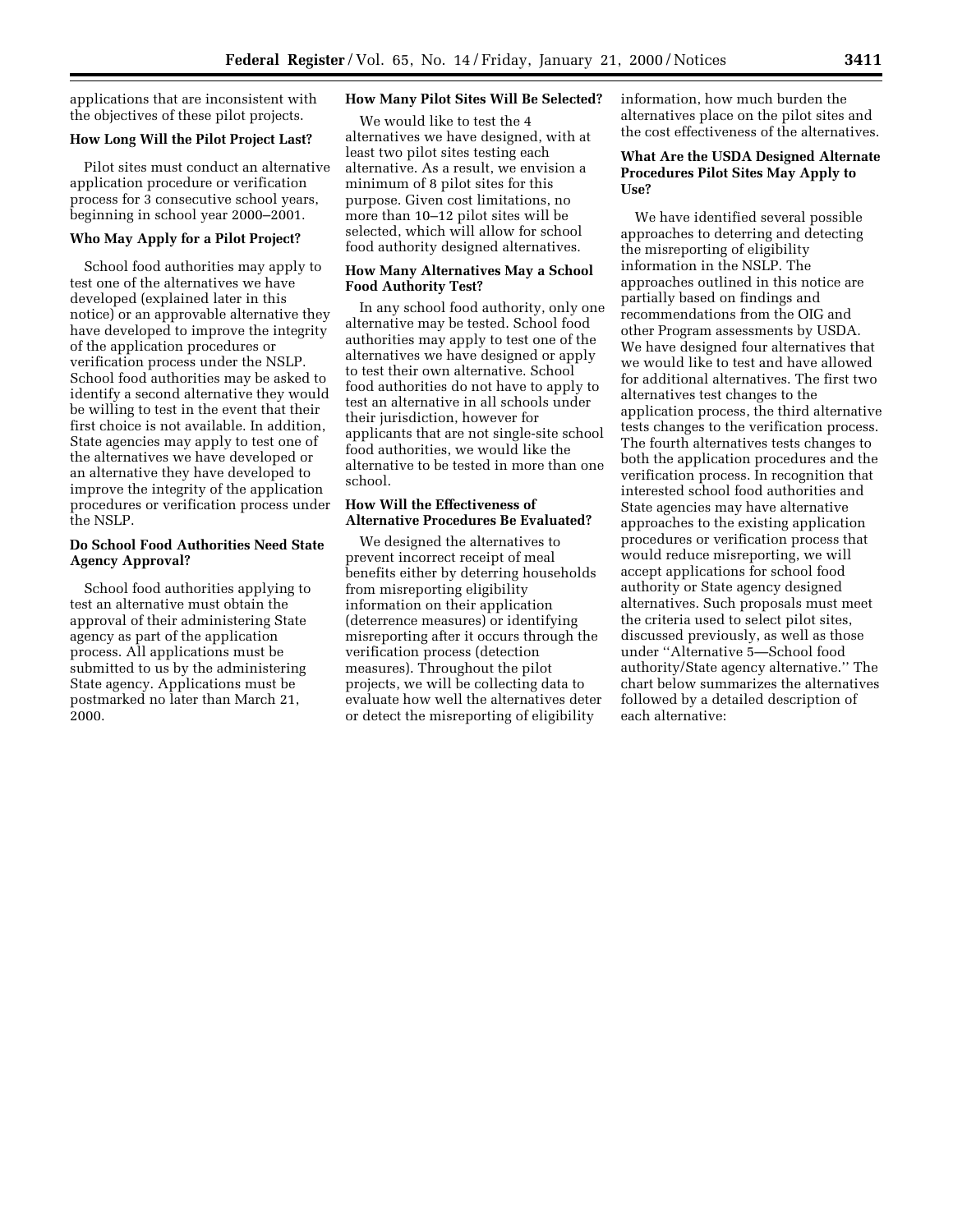|                                       | Alternative 1<br>households confirm<br>eligibility at the time<br>of application                                                                                                                                                            | Alternative 2<br>third party school<br>meal benefit deter-<br>mination and con-<br>firmation system                                                                                                                                                                                                             | Alternative 3<br>verify direct certifi-<br>cation                                                                                                                                                                                                                             | Alternative 4<br>graduated increase in<br>verification sample<br>size                                                                                                                                                                                                                                                                                                                                                | Alternative 5<br>school food authority/<br>state agency alter-<br>native                                                                                                                                                                                                                                                                                                                                                                                                                                                                                                            |
|---------------------------------------|---------------------------------------------------------------------------------------------------------------------------------------------------------------------------------------------------------------------------------------------|-----------------------------------------------------------------------------------------------------------------------------------------------------------------------------------------------------------------------------------------------------------------------------------------------------------------|-------------------------------------------------------------------------------------------------------------------------------------------------------------------------------------------------------------------------------------------------------------------------------|----------------------------------------------------------------------------------------------------------------------------------------------------------------------------------------------------------------------------------------------------------------------------------------------------------------------------------------------------------------------------------------------------------------------|-------------------------------------------------------------------------------------------------------------------------------------------------------------------------------------------------------------------------------------------------------------------------------------------------------------------------------------------------------------------------------------------------------------------------------------------------------------------------------------------------------------------------------------------------------------------------------------|
| <b>Application Related</b><br>Changes | Pilot site requires all<br>applicant household<br>to attach to their<br>free and reduced<br>price applications,<br>confirmation of the<br>income or categor-<br>ical information or<br>acceptable collat-<br>eral contact infor-<br>mation. | Pilot site contracts<br>with a third party to<br>establish a benefit<br>determination and<br>eligibility confirma-<br>tion system. The<br>system would re-<br>quire confirmation<br>of the income or<br>categorical eligibility<br>information listed<br>on the application<br>for all applicant<br>households. | No changes to appli-<br>cation or direct cer-<br>tification proce-<br>dures.                                                                                                                                                                                                  | No changes to appli-<br>cation or direct cer-<br>tification procedures<br>during first year.<br>During second and<br>third year, all<br>households with<br>benefits terminated<br>or reduced the prior<br>year due to<br>verification must<br>provide confirma-<br>tion of eligibility to<br>the school food au-<br>thority at the time of<br>application.                                                           | School food authori-<br>ties/State agencies<br>may apply to con-<br>duct the following:<br>(a) Apply to pilot<br>test a modifica-<br>tion of one of the<br>alternatives, 1-4;<br>or<br>(b) Design the pro-<br>cedures and<br>apply to test a<br>comprehensive<br>benefit deter-<br>mination system<br>that covers Fed-<br>eral and State<br>assistance pro-<br>grams, not simply<br>the Child Nutri-<br>tion Programs;<br>or,<br>(c) Design the pro-<br>cedures and<br>apply to test a<br>proposal to deter<br>and/or detect<br>misreporting of<br>eligibility of infor-<br>mation. |
| Verification Related<br>Changes       | Verification require-<br>ments of $§$ 245.6a<br>are waived.                                                                                                                                                                                 | Verification require-<br>ments of $§$ 245.6a<br>are waived.                                                                                                                                                                                                                                                     | Pilot site with a sig-<br>nificant number of<br>students approved<br>through direct cer-<br>tification conducts<br>verification on all di-<br>rectly certified<br>households by De-<br>cember 15.<br>Verification require-<br>ments for applica-<br>tions are un-<br>changed. | Pilot site contracts<br>with third party to<br>verify 3% of the ap-<br>plications.<br>If 25% or more of<br>verified applications<br>had benefits termi-<br>nated or reduced.<br>the third party ran-<br>domly selects an<br>additional 50% of<br>remaining applica-<br>tions and verifies<br>them.<br>If the target amount is<br>reached again, the<br>third party verifies<br>the remainder of<br>the applications. |                                                                                                                                                                                                                                                                                                                                                                                                                                                                                                                                                                                     |

# **Alternative 1—Households Confirm Eligibility at the Time of Application**

The first alternative would require all households who submit a free and reduced price meal application to provide documents or an acceptable collateral contact which confirm the income or categorical eligibility information listed on their application. No changes would be made for households that were directly certified. This alternative would operate as follows:

1. At the beginning of the school year, the pilot site would notify households that in order to be determined eligible for free or reduced price meal benefits,

their free and reduced price meal application must be accompanied by documentation that confirms income or categorical eligibility information listed on their application (*e.g.,* pay stubs, letter from welfare office) or collateral contact information that allows for confirmation of eligibility. Pilot sites must include information about this requirement in any public notification, including the application materials that are sent to each household.

2. Children from households that fail to provide documents which confirm the income or categorical eligibility information listed on their application or fail to provide an acceptable

collateral contact would not be approved for meal benefits.

3. Supporting documents (*e.g.,* pay stubs, letters from employer, letter from welfare office) must reflect the income or categorical eligibility information current as of the time the application is submitted. In the case of households applying based on categorical eligibility, the supporting documents must confirm ''current'' eligibility for food stamps, TANF, or the FDPIR programs. For the purposes of this alternative, ''current'' eligibility means that the household is certified as eligible for food stamps, TANF or FDPIR at the time the household submits an application for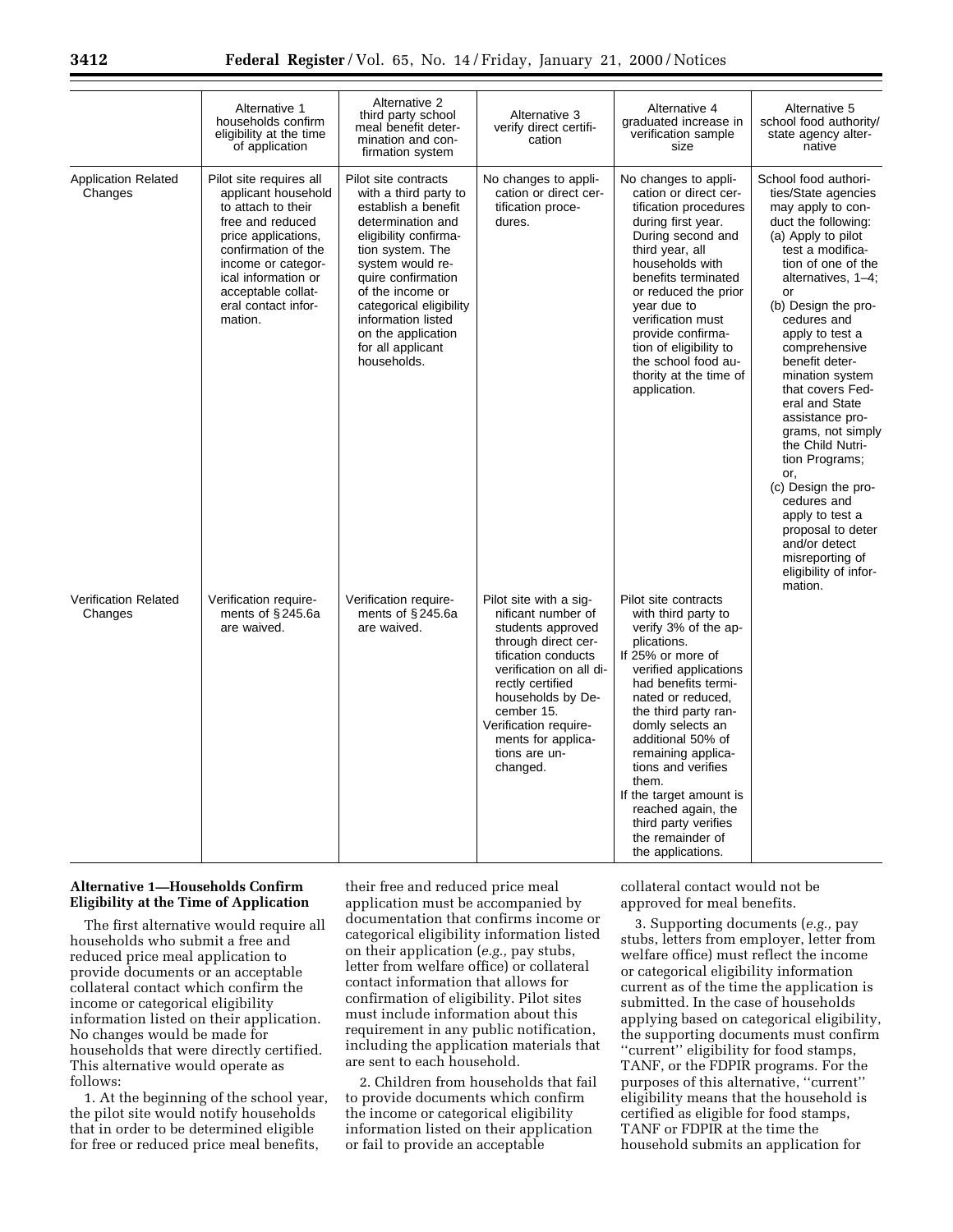free and reduced price meal benefits. Households that cannot supply written confirmation must supply a collateral contact from which the pilot site may confirm the eligibility information either orally or in writing.

4. If the pilot site also conducts direct certification to establish eligibility, no changes would be made to the direct certification process.

5. Verification requirements would be waived since the confirmation of eligibility occurs at the time of application.

### **Alternative 2—Third Party School Meal Benefit Determination and Confirmation System**

The second alternative would permit pilot sites to contract with a third party to establish a benefit determination and confirmation system. The system would use the current application and/or direct certification procedures and must provide for confirmation of eligibility through methods available to the third party. The third party may be a public entity or private company that has access to information allowing determination or confirmation of eligibility for meal benefits. For example, the local food stamp office could be contracted with to determine eligibility of households. Likewise, a private company may specialize in conducting wage matching and a pilot site could retain the company to determine eligibility of households and use the company's wage matching process to confirm eligibility at the time of application. Entities contracting with pilot sites to determine eligibility for meal benefits or confirmation of eligibility for meal benefits will be required to assure that information obtained from program participants is maintained in compliance with the confidentiality provisions of Section 9(b)(2)(C)(iii) of the NSLA (42 U.S.C. 1758(b)(2)(C)(iii).

This benefit determination and confirmation system would, at a minimum, require confirmation of the income or categorical eligibility information listed on the application. Confirmation would be established through wage matching, by asking households to provide supporting documents, through collateral contacts or by other means available to the third party. Prospective pilot sites should be aware that applications for this alternative will only be accepted when the third party provides specialized service related to determining and confirming benefits. Therefore, applications will not be accepted for pilot projects proposing to employ a food service management company for

the benefit determination and confirmation system. This alternative would operate as follows:

1. At the beginning of the school year, the pilot site or third party would notify households that in order to be determined eligible for free or reduced price meal benefits, the income and categorical eligibility information listed on their free and reduced price meal application must be confirmed at the time of application. Confirmation may be through wage matching, submission of supporting documents or through other means. Pilot sites may require additional information from the household, such as social security numbers, in order to accomplish confirmation of eligibility. Pilot sites must advise households of the procedures and include any notices required by statute (*e.g.,* Privacy Act).

2. Households that do not have their eligibility determined through the third party's process must be allowed to provide documentation or collateral contact information that confirms eligibility. For example, a household that does not appear in a wage match database must be allowed to provide documentation or collateral contact information to confirm eligibility.

3. Children from households that fail to provide documents or collateral contact information which confirms the income or categorical eligibility information listed on their application or that fail to have their eligibility confirmed by the third party would not be approved for free and reduced price meal benefits.

4. Supporting documents (e.g., pay stubs, letter from employer, letter from welfare office) must reflect the income or categorical eligibility information current as of the time the application is submitted. In the case of households applying for categorical eligibility, the supporting document must confirm ''current'' eligibility for food stamps, TANF, or the FDPIR program. For the purposes of this alternative, ''current'' eligibility means that the household is certified as eligible for food stamps, TANF or FDPIR at the time the household submits an application for free and reduced price meal benefits.

5. If the pilot site also conducts direct certification to establish eligibility, no changes would be made to the direct certification process.

6. Verification requirements would be waived since the confirmation of eligibility occurs at the time of application.

# **Alternative 3—Verify Direct Certification**

The third alternative would require pilot sites to verify the continued eligibility of all children whose eligibility was established through direct certification. Currently, children may be directly certified for free meal benefits through eligibility in other programs: food stamps, TANF and FDPIR. These programs generally provide a 3 to 4 month certification of eligibility period. Verification of eligibility for those children is not required but households are required to notify school food authority officials if they no longer receive benefits from the program that originally established eligibility for school meals. In the event a household notifies school officials that they are no longer eligible, the school food authority is required to supply a free and reduced price meal application to allow the household to apply based on family size and income. However, if households fail to notify school officials when they are no longer eligible for food stamps, TANF or FDPIR, there is no mechanism to detect this change in benefit status. This alternative would operate as follows:

1. The pilot site would continue to inform households of children directly certified for free meal benefits that they are required to inform the pilot site if eligibility in the certifying program ends. In addition, the pilot site would inform such households that the eligibility of the directly certified children will be subject to verification.

2. By December 15, the pilot site would verify the continued eligibility of all children that were originally approved through the direct certification process for free meal benefits.

3. The verification process must require all households of directly certified children to provide documents confirming current eligibility for free meal benefits or collateral contact information that allows for confirmation. As a procedural alternative to collecting supporting documents or collateral contact information from households that were originally directly certified, pilot sites may run a second direct certification match or ''verification match'' of such households.

4. Households that do not supply documents or collateral contact information to confirm their eligibility would have their benefits for free meals terminated. If a pilot site chose to run a second direct certification match, households that were no longer identified as eligible through the direct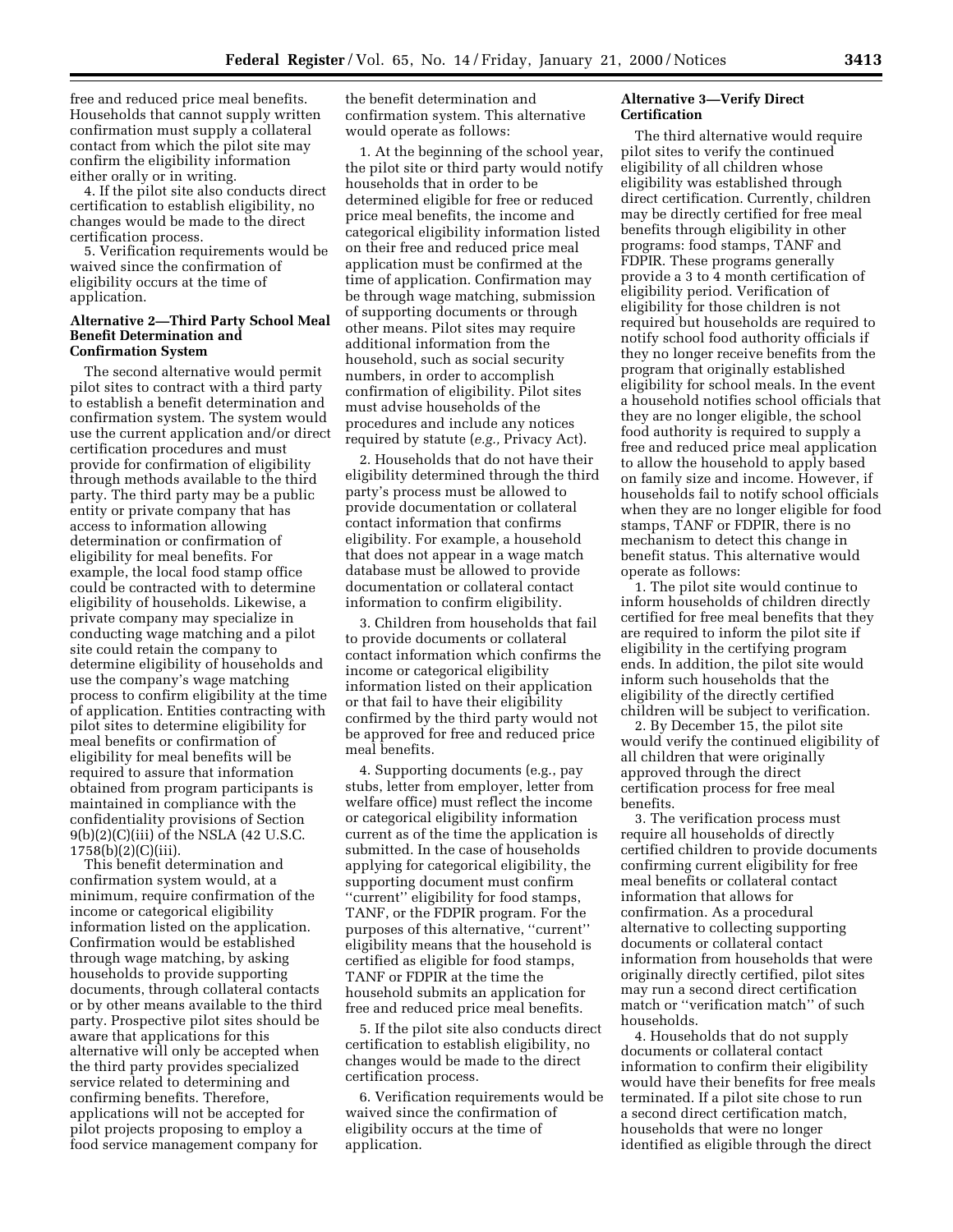certification match would have their benefits for free meals terminated. For all households that have benefits terminated, the pilot site would be required to provide a ten day advance notification of the benefit termination prior to the termination of benefits. The notice must advise households of the change in eligibility, the reason for the change, the right to appeal as listed in 7 CFR 245.6a(e) and the right to reapply at any time during the school year.

5. Households of children that had meal benefits terminated as a result of the direct certification verification would have the opportunity to submit an application for free and reduced price meals, however, documents confirming the information on the application would be required at the time of application.

6. The pilot site would continue to conduct verification as outlined in 7 CFR 245.6a on the household size and income/categorical eligibility applications.

#### **Alternative 4—Graduated Increase in Verification Sample Size**

The fourth alternative would require pilot sites to contract with a third party to verify additional applications through a graduated increase in the sample size when a high percentage of error is disclosed by the original sample. When the third party finds through the standard verification process that a high percentage of verified households have benefits terminated or reduced, additional verification would be conducted by the third party. Pilot sites would expand the sample size when the error rate of the original sample meets or exceeds a target amount of 25%. This alternative would operate as follows:

1. Pilot sites would select an original 3% sample of free and reduced price meal benefit applications through random selection and a third party would conduct the verification process by December 15 as currently outlined in 7 CFR 245.6a;

2. If 25% or more of the households in the original sample have benefits terminated or reduced for any reason, including non-response, the third party would expand the sample size by randomly closing 50% of the remaining applications and verifying their eligibility, making sure not to re-select applications from the original sample.

3. If 25% or more of the households in the second sample have benefits terminated or reduced for any reason, including non-response, the third party would verify all remaining applications.

4. Under this alternative, no changes would be made to the direct certification process.

5. For all households that have benefits terminated, the third party would be required to provide a ten day advance notification of the termination/ reduction prior to the actual reduction or termination. The notice must advise households of the change in eligibility, the reason for the change, the right to appeal as listed in 7 CFR 245.6a(e) and the right to reapply at any time during the school year.

6. All households that had benefits terminated or reduced as a result of verification and who wish to apply to meal benefits in the current year or the following year would be required to provide confirmation of eligibility at the time of application.

### **Alternative 5—School Food Authority/ State Agency Alternative**

There are three possibilities for school food authorities or State agencies to test their own alternative. One method is to test a variation of one of the alternatives, 1–4. A second method might be to design a comprehensive benefit determination system that covers multiple Federal, State and local assistance programs, not simply the Child Nutrition Programs. Pilot sites interested in designing a comprehensive benefit system must develop an application for a combination of several Federal, State and local benefits. Such pilot sites would develop the application, notification procedures and procedures for determining eligibility for the benefits covered by the application and apply to test the system. In addition, the comprehensive benefit system must include internal controls to ensure the delivery of benefits to eligible applicants and to deter or detect misreporting of eligibility information. The third method for school food authorities or State agencies is to design another procedure to deter or detect misreporting of eligibility information for school meal benefits and apply to test the alternative.

### **What are the Additional Responsibilities for Pilot Sites?**

Pilot sites must retain complete and accurate records that allow us to evaluate the cost effectiveness of alternatives and whether the alternatives effectively deter misreporting or correctly detect households that should no longer be receiving benefits. Selected pilot sites must supply us, or our contractor, with requested information and data throughout the course of the pilot project. Pilot sites must also agree to devote appropriate staff time to work with us or the contractor during the

three years the pilot projects are in operation.

Specific recordkeeping and reporting requirements will depend on the pilot procedures and extant recordkeeping activities. Pilot sites must agree to send us, upon request, copies of all records related to their pilot project.

#### **Classification**

### *Executive Order 12866*

This notice has been determined to be not significant and is not subject to review by the Office of Management and Budget under Executive Order 12866.

# *Public Law 104–4*

Title II of the Unfunded Mandates Reform Act of 1995 (UMRA), Public Law 104–4, establishes requirements for Federal agencies to assess the effects of their regulatory actions on State, local, and tribal governments and the private sector. Under section 202 of the UMRA, we generally prepare a written statement, including a cost-benefit analysis, for proposed and final rules with ''Federal mandates'' that may result in expenditures to State, local, or tribal governments, in the aggregate, or to the private sector, of \$100 million or more in any one year. When such a statement is needed for a rule, section 205 of the UMRA generally requires us to identify and consider a reasonable number of regulatory alternatives and adopt the least costly, more costeffective or least burdensome alternative that achieves the objectives of the rule.

This notice contains no Federal mandates (under regulatory provisions of Title II of the UMRA) for State, local, and tribal governments or the private sector of \$100 million or more in any one year. Thus, this notice is not subject to the requirements of sections 202 and 205 of the UMRA.

# *Regulatory Flexibility Act*

This action is not a rule as defined by the Regulatory Flexibility Act (5 U.S.C. 601 through 612) and thus is exempt from the provisions of that Act.

# *Executive Order 12372*

The National School Lunch Program is listed in the Catalog of Federal Domestic Assistance under No. 10.555. It is subject to the provisions of Executive Order 12372 which requires intergovernmental consultation with State and local officials, (7 CFR Part 3015, Subpart V and final rule related notice at 48 FR 29112, June 24, 1983).